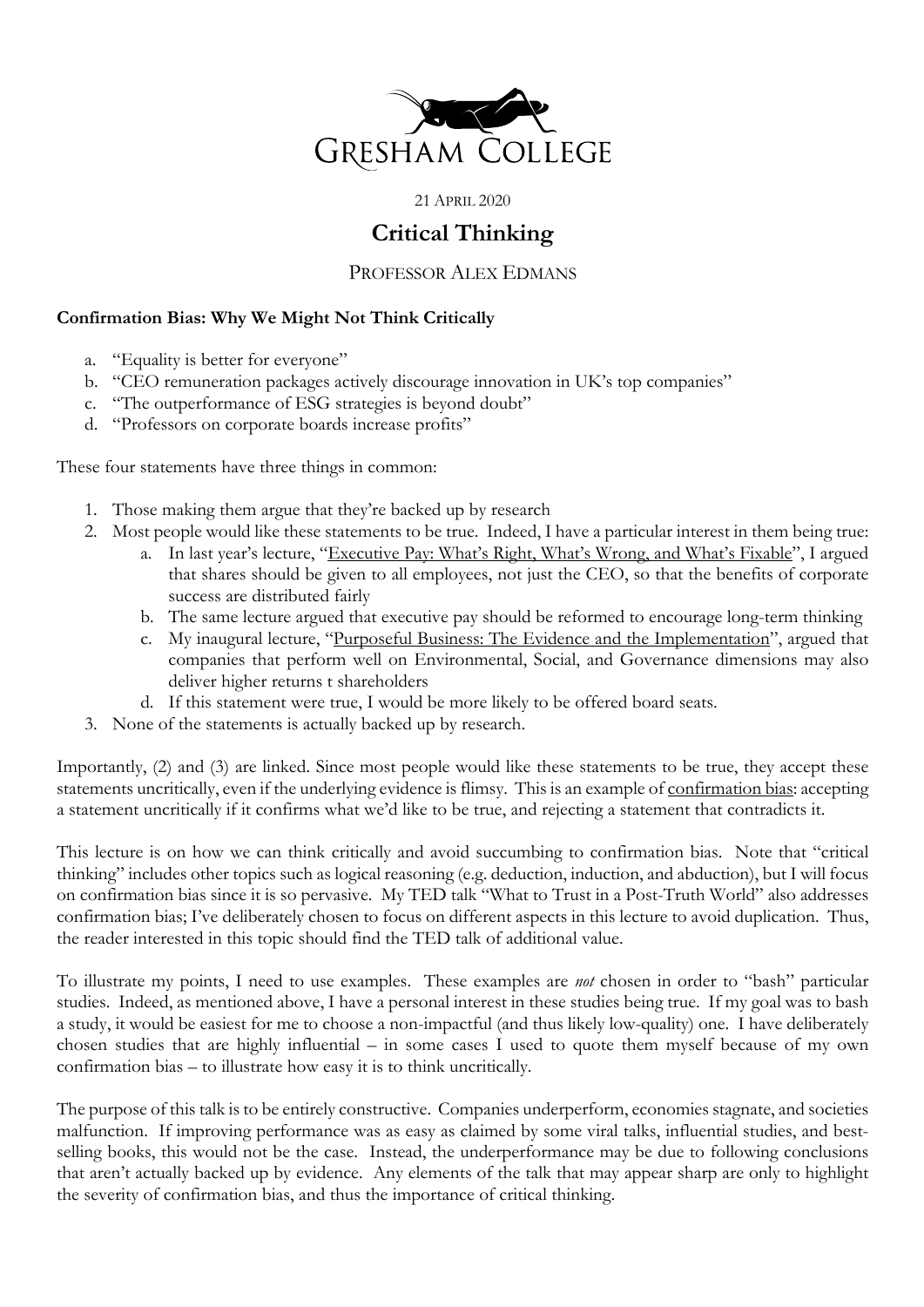

#### **The Neurological Basis for Confirmation Bias**

A 2016 study, published in *Scientific Reports*, featured human subjects with liberal political views. 1 The researchers read out either a political statement that the subjects agreed with (e.g. "The death penalty should be abolished") or a non-political statement (e.g. "The primary purpose of sleep is to rest the body and mind"). The researchers then read out contradictory evidence and measured the subjects' brain activity. There was no effect when nonpolitical statements were contradicted. When political statements were contradicted, the amygdala of subjects' brains was triggered. This is the same part of the brain that is activated when a tiger attacks you and induces a "fight-or-flight" response. Thus, some people respond to their views being contradicted as if attacked by a tiger.

We'll now look at various forms in which confirmation bias may manifest, and then discuss practical tips to avoid such a bias.

## **1. Statements Without Facts**

Many views are expressed in the form of simple statements. When making a statement, you have the incentive to make it as one-sided as possible. For example, Senator Bernie Sanders claimed that "Wall Street CEOs who helped destroy the economy, they don't get police records. They get raises in their salaries." Such an extreme quote will be widely shared by opponents of capitalism, since it illustrates capitalism's alleged ills in a very stark manner. Moreover, an extreme quote reduces the need to back it up with evidence, by giving the impression that the point is so obvious that no proof is needed. Indeed, extreme quotes are often made without referring to evidence at all. The CEOs of Bear Stearns and Lehman lost nearly \$1 billion of personal wealth when their firms collapsed. But, due to confirmation bias, many people sharing the quote did not check the facts.

## **2. Misattributed Statements**

Sometimes, statements are backed up by references. However, these references may not actually show what the statement claims that it shows. But, if the statement is consistent with what most people would like to be true, readers won't bother checking the reference.

For example, the UK House of Commons Select Committee Report on Executive Pay stated that "the evidence is at best ambiguous on the impact of individual CEOs on company performance", with a footnote referring to the evidence submitted by "Professor Alex Edmans" to the Executive Pay inquiry. However, nowhere did my evidence suggest this. The closest sentence I wrote on the "impact of individual CEOs" was "CEOs with high equity incentives outperform CEOs with low equity incentives by 4-10% per year, and the researchers do further tests to suggest that the results are causation rather than correlation", which is the opposite of the statement.

Similarly, Malcolm Gladwell's book *Outliers* famously introduced the 10,000 hour rule – if only if you spend 10,000 hours on any cognitively complex task, you'll become an expert. He quotes research Anders Ericsson as evidence. I must admit that I viewed this best-selling book as authoritative, and thus used to quote it in the orientation address I gave to LBS MBAs each year. It confirmed what I wanted to be true – you can do anything you put your mind to – so I didn't bother to look up the original study by Ericsson. But I've since done so, and it makes no such claim. Indeed, Ericsson's own book, *Peak*, has a section "The 10,000 hour rule isn't really a rule".

A related issue is that a statement may be quoted out of context. Former GE CEO Jack Welch is frequently cited as saying "Shareholder value is the dumbest idea in the world". Two points that we've already discussed apply here. First, the extremity of this statement should ring alarm bells – even if shareholder value is not the best idea, there are likely far worse ideas. Second, the statement is not backed up by evidence. While Welch was an extremely successful CEO, he did not conduct a large-scale study comparing companies which pursued shareholder value with otherwise identical companies which pursued a different objective. But there's a third point – this statement is quoted out of context. The full sentence is "On the face of it, shareholder value is the dumbest idea in the world", which has a very different meaning. Welch then goes onto clarify his point and explain why shareholder value is not as "dumb" an ideas as it may initially seem.

<sup>1</sup> Kaplan, Jonas T., Sarah I. Gimbel and Sam Harris (2016): "Neural Correlates of Maintaining One's Political Beliefs in the Face of Counterevidence." *Scientific Reports* 6, 39589. For a humorous cartoon summarising this study, and confirmation bias more generally, see https://theoatmeal.com/comics/believe.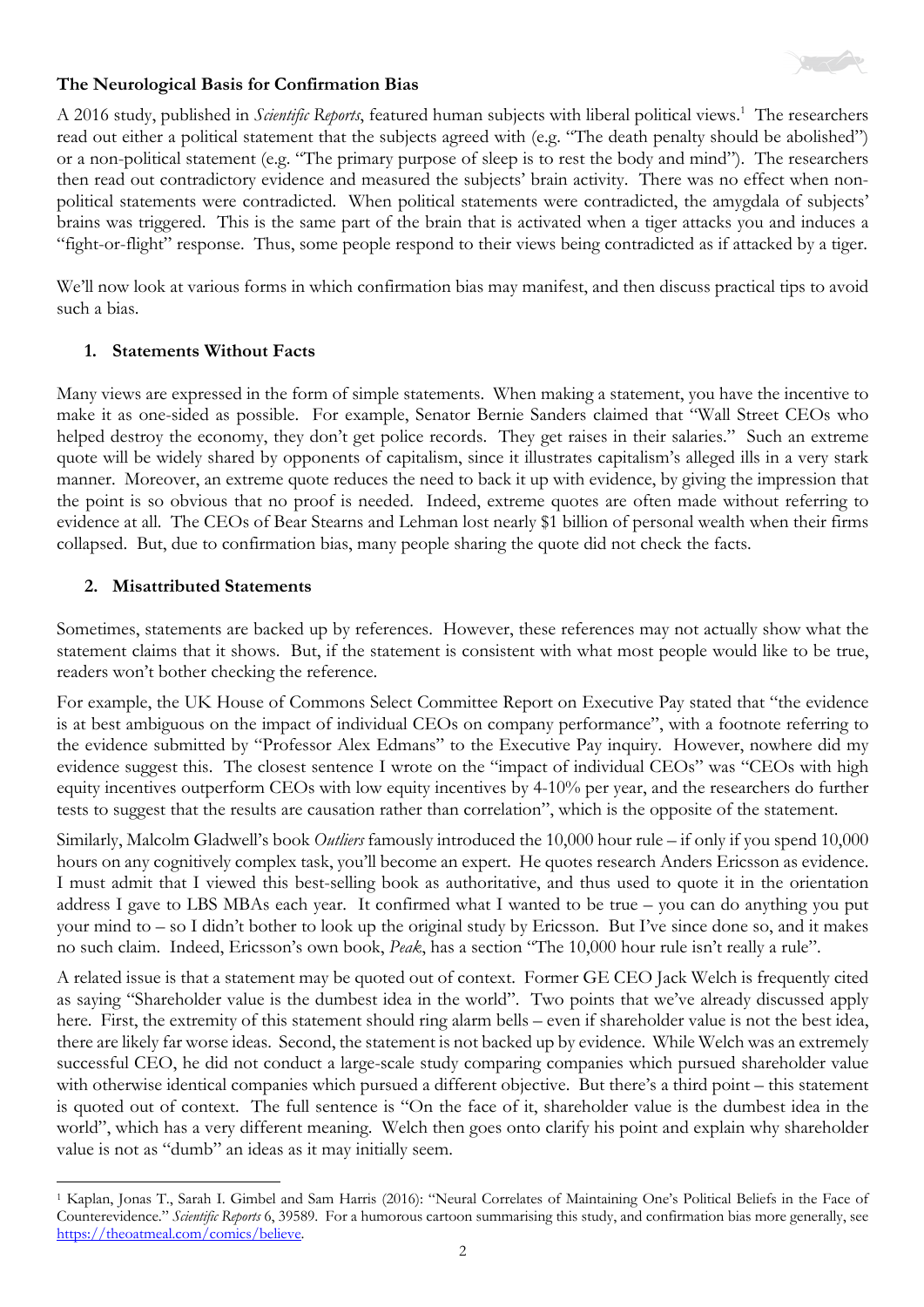

## **3. The Narrative Fallacy**

Let's say that neither problem (1) or (2) apply – we have facts that are true. For example, Apple used to have the "why" statement "Everything we do, we believe in challenging the status quo." And Apple has indeed been extremely successful.

The *narrative fallacy* is the temptation to see a set of facts and ascribe a cause-effect relationship to these facts, even if there's no true link. We have this temptation because we want to be able to make sense of the world, and form links between phenomena even if they're unrelated. Indeed, when something happens that's difficult to explain (e.g. a tragedy), we tell kids "everything happens for a reason."

Continuing the above example, Simon Sinek's best-selling book *Start With Why* claims that Apple's success is due to it being driven by its "why". I very much like Simon's TED talks and my own book is on the importance of purpose. However, it is impossible to prove that Apple's "why" drove its success. There could be very many other contributing factors, e.g. Steve Jobs's ideas or his network of relationships. However, the narrative that success was due to Apple's "why" is particularly appealing to readers as anyone can adopt a "why" - whereas not everyone can suddenly think of a novel idea or has a network of relationships.

Moreover, often interpretations are imposed after-the-fact, reverse-engineered to fit the facts. Indeed, as Jobs himself pointed out in his 2005 graduation speech at Stanford University "You can't connect the dots looking forward; you can only connect them looking backwards". With hindsight, it may appear that Apple started with "Why", but it may have not actually pursued this strategy at the time – just as a snooker player may unintentionally pot a ball when aiming for a different pocket.

A solution might be to study many companies. If we look across many successful companies and find that they all have a common characteristic (e.g. humble leadership), then isn't this proof that the success was due to this common characteristic? Indeed, this is the approach taken by many best-selling business books, such as *In Search of Excellence*, *Good to Great*, and *Built to Last*, which studied 43, 11, and 18 companies respectively. However, even ignoring issues of correlation vs. causation (which I'll get to shortly), "all successful companies have humble leadership" *does not mean* that "all companies with humble leadership are successful". This is an error in logical reasoning. To show the latter, you can't just focus on companies that ended up successful – you'd have to study *all* companies with humble leadership (regardless of whether they turned out successful) and compare them with companies without humble leadership.

Indeed, force-fitting an explanation after the fact – whether to one or to many companies – is an example of spurious correlation. If there is no true relationship, then it will disappear in subsequent time periods (economists refer to this as "out-of-sample"). Indeed, many of the companies in the above books have subsequently underperformed, such as Xerox, Philip Morris, GE, Fannie Mae, Circuit City, Wells Fargo, and Ford.

As Nobel Laureate Daniel Kahneman points out in his book *Thinking, Fast and Slow*, this "regression to the mean" is to be expected if the true cause of the relationship is luck. He writes: "The basic message of *Built to Last* and other similar books is that good managerial practices can be identified and that good practices will be rewarded by good results. Both messages are overstated. The comparison of firms that have been more or less successful is to a significant extent a comparison between firms that have been more or less lucky. Knowing the importance of luck, you should be particularly suspicious when highly consistent patterns emerge from the comparison of successful and less successful firms. In the presence of randomness, regular patterns can only be mirages."

The standard way to address "luck" is to test for statistical significance. A significant test gives the likelihood that a statistical relationship arose from pure chance. The conventional significance level is 5% - we only conclude that a relationship exists if there is less than a 5% chance that the data could be due to luck. However, many studies have no tests of statistical significance.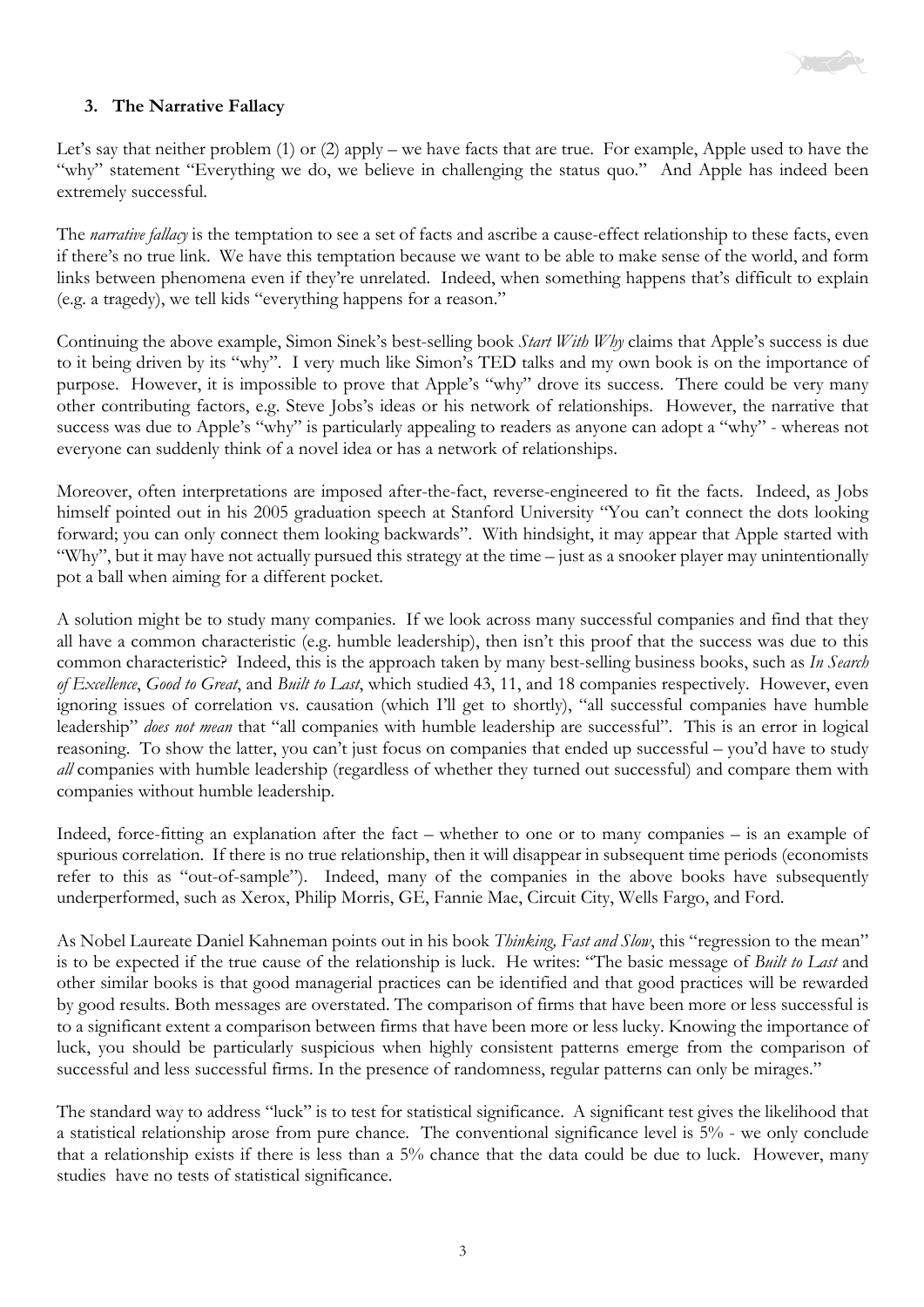

## **4. Alternative Explanations**

So if you find a statistically significant correlation between two variables (A and B), does this prove a relationship? For example, A is whether a company has a professor on the board, and B is performance. Does this mean that professors on the board cause superior performance? No, for two reasons:

- *Reverse causality*. B might have caused A. It's good performance that leads to professors being on the board. Professors might be risk-averse, hence preferring the ivory tower of academia to the cut-and-thrust of business. So they'll only join the board of a company that's already performing well.
- *Omitted variables*. There's a third variable, C, which causes both. For example, a forward-thinking board might want to increase its diversity of thought and appoint a professor. Thus, C causes A. Also, a forwardthinking board causes the company to perform well due to injecting it with good ideas. Thus, C causes B as well; there's no relationship in either direction between A and B.

Now the phrase "correlation does not imply causation" is very well-known. However, despite this, accepting correlation uncritically as causation is extremely common in business, particularly since people like to believe that there are certain practices that will improve performance. Indeed, many studies do contain a few sentences acknowledging that correlation doesn't imply causation, but as a perfunctory disclaimer – the authors typically market the report (through press releases, launch events, and adverts) as showing causation. For example, statements such as "Equality is better for everyone" and "CEO remuneration packages actively discourage innovation in UK's top companies" imply causal relationships even though the studies contain brief caveats.

Sometimes authors will claim to have separated causation from correlation. There are indeed valid methods of doing so, but often these claims are unwarranted. For further detail, see the article "A Layman's Guide to Separating Causation from Correlation … And Noticing When Claims of Causality are Invalid" (www.alexedmans.com/correlation).

To illustrate how correlation is often interpreted as causality, despite the "correlation does not imply causation" phrase being so well-known, consider the book *The Spirit Level: Why Equality is Better for Everyone*. I have chosen this example as the book has been extremely successful and influential, and I commend it for injecting the importance of inequality into the public debate; this discussion will be purely on its evidence base. The book gives scatter plots of country-level inequality against various country-level outcomes (e.g. obesity, happiness, health and social problems) and argues that there is a relationship to the naked eye. In addition to problem (3) (there are no tests of statistical significance), there are also no control variables. There are very many other country-level factors that could cause the outcomes, the most obvious being poverty. Countries with high inequality also have low average incomes, and it could be poverty, rather than inequality, which leads to these negative outcomes. The authors address this explanation by drawing a scatter plot of health and social problems against poverty and arguing there is no relationship to the naked eye. However, basic statistics tells you that it's invalid to rule out a "poverty" explanation by doing *separate* regressions on poverty and inequality. Instead, you need to do a *single* regression on inequality controlling for poverty (and for the myriad of other factors that may drive obesity, e.g. national diet, amount of PE taught at schools, availability of fitness facilities). Just as seriously, the authors forget about poverty explanation for the rest of the book; almost all their future graphs (with different outcome variables to "health and social problems") study inequality only.

Reverse causality is also an issue. It could be that inequality is the result of the various "outcomes", not the cause. For example, ill health may cause people to be unable to study or work, in turn leading to inequality. The authors acknowledge on rare occasions that correlation is not causation but they "believe" that this relationship is causal. Their arguments for this belief are invalid. One is that the strength of the relationship suggests that it's causal, but a relationship could be strong yet be in the other direction (or there could be a strong omitted variable). Another is the fact that a relationship has been found in many settings. Again, causality could be in the other direction in all of these settings, or an omitted variable could be present in all of these settings (and it need not be the same omitted variable in each one).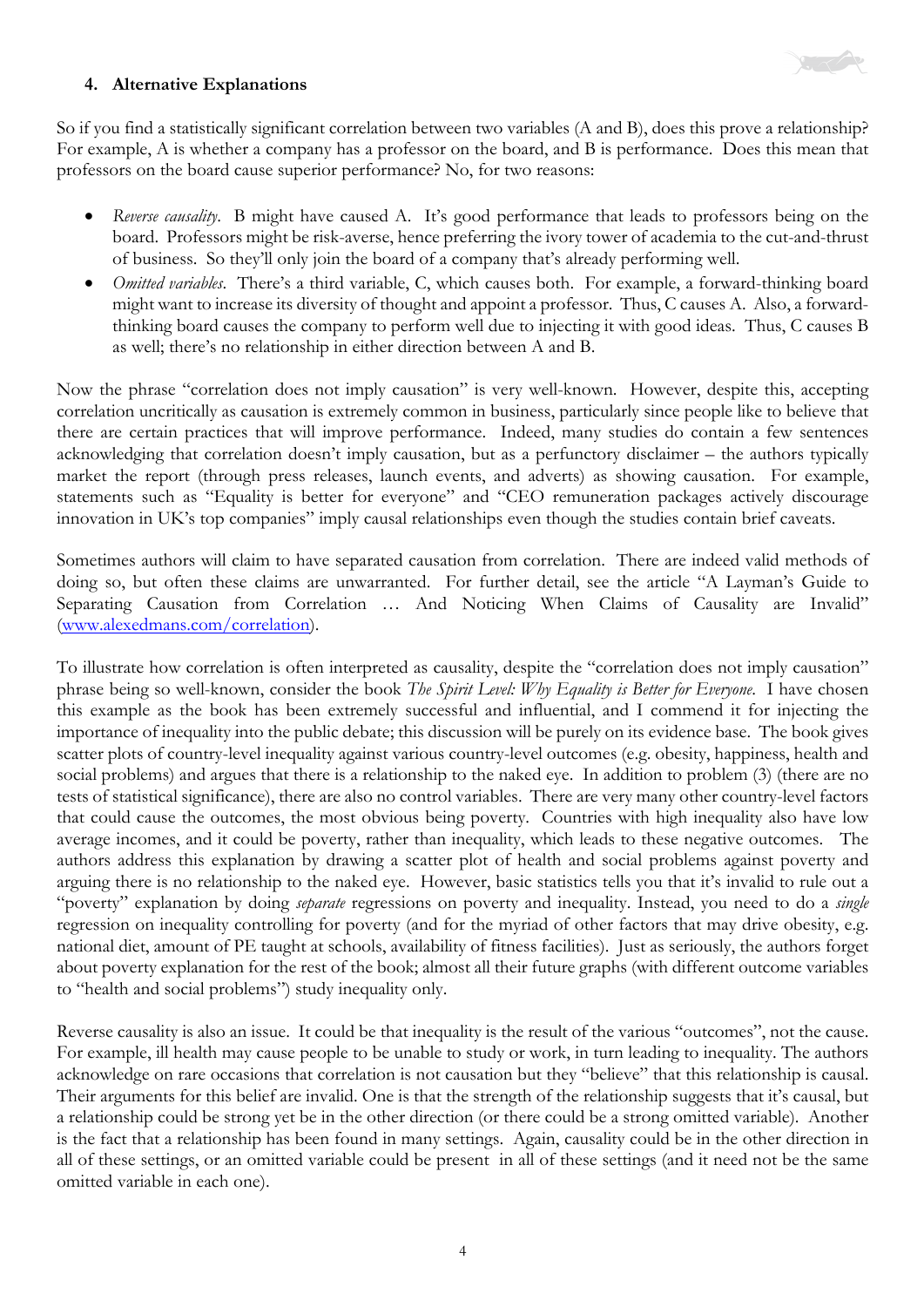

## **5. Universality Bias**

This is phrase that I am introducing to describe our preference for "universal" explanations that apply elsewhere. We like to have a theory of everything. This allows us to make sense of the world more easily; we can also write articles or give talks on "Five ways to …" which apply to every company. This is related to the problem of the "narrative fallacy", but that discussion surrounded *internal validity*. Within a particular dataset (e.g. a group of companies and measures of their performance and CEO humility), we might ascribe a relationship when there is none. This discussion concerns *external validity*. Even if we could convincingly nail a relationship with a dataset, it may not apply to companies outside that dataset.

For example, even if we could prove that Apple's "why" caused its success, a "why" might not help other companies. Perhaps those in low-margin, hyper-competitive industries should focus more on cost control rather than finding their "why". This illustrates the danger of overextrapolating from single stories. Stories are vivid, they're powerful, they bring a topic to life and get re-told. They've thus been used successfully in business schools (as case studies), books, and TED talks. But stories tell you little unless they're backed up by large-scale data, because you can always hand-pick a story to support any viewpoint. Supporters of an exclusive focus on profit might use the story of GE under Jack Welch to show it can succeed. Opponents might use the story of Enron to show it can fail. Indeed, both GE and Enron are major business school case studies, but neither story tells us whether running a company for profit works in general.

Even if you show a relationship in a large sample of data, it may not apply outside that sample. Gladwell claimed that "The 10,000 hours rule says that if you look at any kind of cognitively complex field, from playing chess to being a neurosurgeon, we see this incredibly consistent pattern that you cannot be good at that unless you practice for 10,000 hours". However, the Anders Ericsson study was on violinists. He and his coauthors did not consider chess, neurosurgery, or other cognitively complex activities (nor did they claim a 10,000-hour rule exists even for violinists.). Limited external validity applies even to my own work. A paper I published in 2011 showed that US companies with high employee satisfaction outperform their peers.<sup>2</sup> Since then I've extended the study to non-US countries and found that the relationship only holds in those with flexible labour markets; it doesn't hold in countries with regulated labour markets.<sup>3</sup>

The above concerns the application of a result to fields that you haven't even analysed (e.g. neurosurgery). A related manifestation of the universality bias does involve analysing data in different fields, but imposing your "theory of everything" on it and not considering alternative explanations – as captured by the *Alice in Wonderland* phrase "sentence first, verdict afterwards". If authors have a hammer, everything looks like a nail. For example, the blurb for *The Spirit Level* reads: "Why do we mistrust people more in the UK than in Japan? Why do Americans have higher rates of teenage pregnancy than the French? What makes the Swedish thinner than the Greeks? The answer: inequality." But there may be very many other explanations for those phenomena, and the authors don't consider or test them.

#### **6. Claims Not Supported by the Research**

Even if we cast aside issues of internal validity (correlation vs. causation) and external validity, researchers may make claims that the study does not actually support. For example, a TED talk used to be titled "Want a more innovative company? Hire more women." The study correlated the share of revenues that stems from new products with a composite of 6 measures of diversity, including not only gender but other factors such as country of origin and age. Ignoring causality, and assuming that "share of revenues from new products" is a good measure of innovation (which it may not be – this measure could be high simply because you've failed to maintain your existing products), this study does not even document a correlation between innovation and gender diversity – the correlation is with a composite measure of diversity. It could be that other components drove the relationship.<sup>4</sup>

<sup>2</sup> Edmans, Alex (2011): "Does the Stock Market Fully Value Intangibles? Employee Satisfaction and Equity Prices." *Journal of Financial Economics* 103, 621-640.

<sup>3</sup> Edmans, Alex (2018): "Employee Satisfaction, Labour Market Flexibility, and Stock Returns Around the World."

<sup>4</sup> The title of the talk has since been changed to "How Diversity Makes Teams More Innovative", which still claims a causal relationship.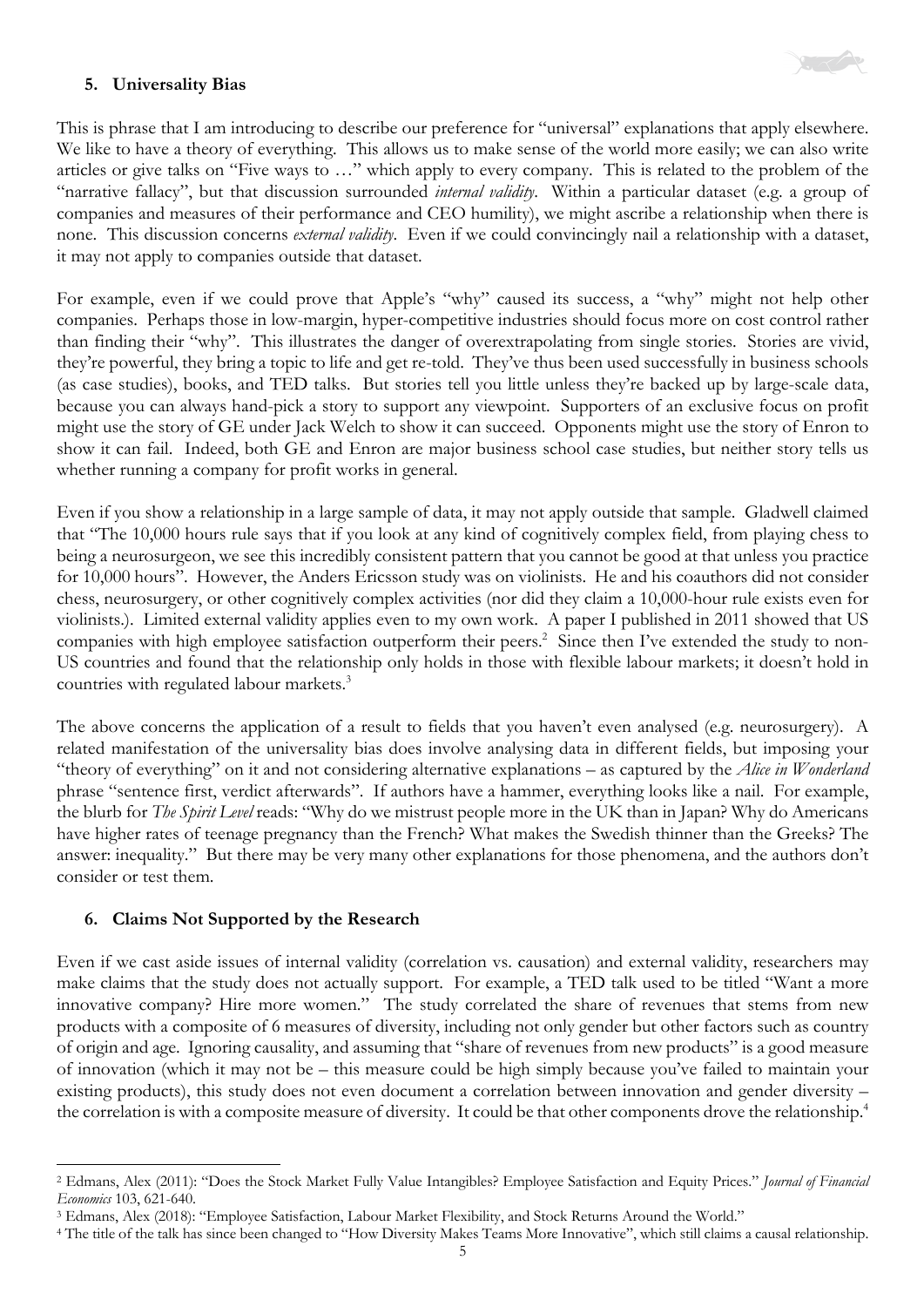Moreover, some studies may make claims without correlating anything at all. A study claimed that "CEO remuneration packages actively discourage innovation in UK's top companies" yet does not have any measures of innovation at all, so there are not even correlations.<sup>5</sup> It finds that UK companies' remuneration packages have certain features (e.g. earnings-based bonuses), which they believe to be detrimental to innovation. However, without showing that these features actually deter innovation, this conclusion is invalid – it is a case of "sentence" first, verdict afterwards." The paper simply *assumes* that earnings-based bonuses deter innovation because innovation expenditure decreases earnings. But the effect of incentives on behaviour is extremely, extremely complicated, which is why there is an entire literature on it. Indeed:

- The same logic implies that earnings-per-share incentives will encourage share buybacks, because share buybacks increase earnings-per-share. But there is no evidence of this, either in the US<sup>6</sup>, or in the UK study PwC and I conducted for the UK government.<sup>7</sup>
- Some incentives can have the opposite effect to what intuition would suggest e.g. incentives can *deter* activity by undermining intrinsic motivation.
- Earnings-based incentives may encourage the company to "get its act together" and improve in many dimensions, including innovation. For example, by reducing injury frequency, Alcoa got its act together and improved in many other dimensions including productivity. Indeed, evidence shows that takeover threat (which might cause a company to focus on earnings to avoid takeover) increases innovation.<sup>8</sup>

## **Practical Tips: What to Trust**

I recognise the above examples paint a very bleak picture. They seem to suggest that we cannot trust anything – even statements in official government documents or in best-selling books. Even if a statement by an influential person may not be backed up by evidence (1). Even if it refers to evidence, the statement may be misquoting what the researchers actually claim (2). Even if the statement correctly conveys what the researchers claim, this claim may be invalid – the researchers may not have even studied the variable in question (6), they may be ascribing a relationship where none exists (3), they may not have considered alternative explanations (4), or the results may be overextrapolated beyond the initial context (5).

Unfortunately, the picture is indeed bleak. Very influential studies and books have a much weaker evidence basis than they claim. Given the neurological basis for confirmation bias, there is a huge incentive to convey results that others would like to be true. Your policy will get widespread support, your book will become a best-seller, and your report, blog, quote, or talk will be widely shared.

So, what are practical tips we can use to ensure we think critically and overcome confirmation bias?

- 1. For a statement, check if it is backed up by a reference. If it is a quote, check the context.
- 2. If it is, skim the reference and see whether it actually claims what the statement states that it claims. (Even if the reference is an academic paper behind a paywall, the abstract will always be available free of change. Moreover, the full version of most social science papers is available on www.ssrn.com).
- 3. If the authors' claim agrees with the statement, check that the authors' actual analysis supports the claims. Think whether there might be plausible alternative explanations, such as omitted variables, reverse causality, or luck.

Point (3) might be difficult for non-academics to verify, particularly if the paper is technical. So, the reader should check if the paper is published in a top peer-reviewed academic journal. Practitioner studies have significant value. They often have better access to data than academics, and are often a superior source for statistics. But academics have particular expertise in drawing relationships *between* statistics – teasing apart causation from correlation and

<sup>5</sup> "The Invisible Drag on UK R&D: How Corporate Incentives Within the FTSE 350 Inhibit Innovation"

<sup>6</sup> Bennett, Benjamin, J. Carr Bettis, Radhakrishnan Gopalan and Todd Milbourn (2017): "Compensation Goals and Firm Performance." *Journal of Financial Economics* 124, 307–330.

<sup>7</sup> Atanassov, Julian (2013): "Do Hostile Takeovers Stifle Innovation? Evidence from Antitakeover Legislation and Corporate Patenting." *Journal of Finance* 68, 1097–1131.

<sup>8</sup> "Share Repurchases, Executive Pay and Investment"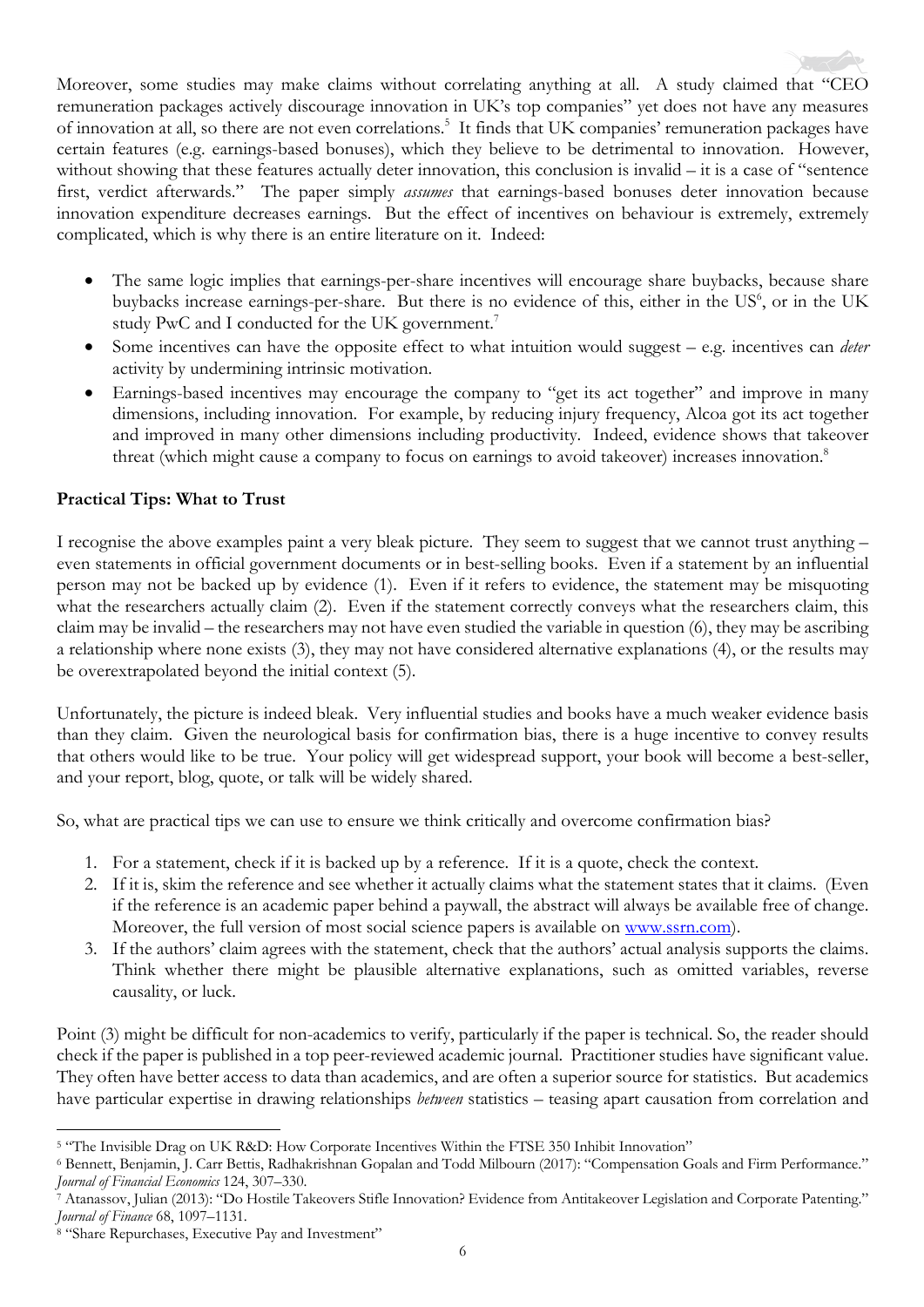addressing alternative explanations. Importantly, academic studies have to undergo rigorous peer review to check their scientific accuracy. The very top journals have the highest standards, using the world's leading specialists to scrutinise a manuscript, and reject up to 95% of manuscripts. The 5% not rejected aren't immediately accepted either; instead, their status is "revise-and-resubmit". The reviewers highlight concerns that the authors need to address, and the paper can still be rejected at the next round. It's not unusual for a paper to take five years to be published after its first draft. A hard slog for the authors, but it helps ensure that the published results are correct.

Here's an example of the importance of evidence quality, to show it's not just an "academic" issue but can transform a study's implications for real-world practice. In the UK House of Commons' 2016 inquiry into corporate governance, a witness quoted research which "found that firm productivity is negatively correlated with pay disparity between top executive and lower level employees", referencing a January 2010 work-in-progress draft. The finished version had actually been published three years prior to the inquiry.9 Having gone through peer review and tightened up its methodology, it found completely the opposite result:

- *We do not find a negative relation between relative pay and employee productivity.*
- *We find that firm value and operating performance both increase with relative pay.*

I also gave evidence at the inquiry, and I submitted follow-up evidence explaining that the study's results had been completely overturned in peer review. Despite publishing my follow-up evidence, the final report of the inquiry still wrote that "The [witness] states that "There is clear academic evidence that high wage disparities within companies harm productivity and company performance." " This is an example of why the picture is indeed bleak, if even House of Commons reports refer to evidence known to be tainted. Thus, it is essential that we exercise critical thinking; we cannot even take the conclusions of official reports at face value.

I stress the importance of a paper being published in a *top* peer-reviewed journal. That a journal calls itself "peerreviewed" is far from sufficient to guarantee its rigour, since there's a vast range in the quality of reviewing standards. The analytics company Cabell's has a blacklist of 8,700 journals that claim to be peer-reviewed but actually aren't. Journal quality can easily be checked by looking at one of the freely-available lists of the best ones, such as the *Financial Times* Top 50. One doesn't need to be an academic insider to do this. Peer review isn't perfect – mistakes are made. Sometimes sloppy papers get accepted and good papers are rejected. But it's better to go with something checked than something unchecked.

Of course, every paper starts out unpublished. We can gauge the quality of a new paper by considering the authors, such as:

- 1. Their track record of top-tier publications *in the relevant field*. This helps avoid the issue of "halo effects", where a person is seen as a guru due to expertise in one field and thus is trusted as an authority in different fields. For example, because Jack Welch was a successful CEO at one firm, he is viewed as an authority on the effect of a shareholder value on performance on firms in general.
- 2. Do they have a hammer? Are they known for a "theory of everything" which may have blinded them to alternative explanations?
- 3. Relatedly, if they had found the opposite relationship, or no relationship, would they have still released the study? Or are their incentives strongly skewed to finding the relationship they are claiming?

## **Is it Practical to Check Every Source?**

Are these practical tips indeed practical? Even if we don't read the actual analysis in every paper referenced, it takes time to check the quality of the journal it's published in, or the credentials of the authors. So we should only scrutinise the references for the most important points that an article makes. Moreover, we should be particularly discerning if:

<sup>9</sup> Faleye, Olubunmi, Ebru Reis and Anand Venkateswaran (2013): "The Determinants and Effects of CEO-Employee Pay Ratios." *Journal of Banking and Finance* 37, 3258–3272.